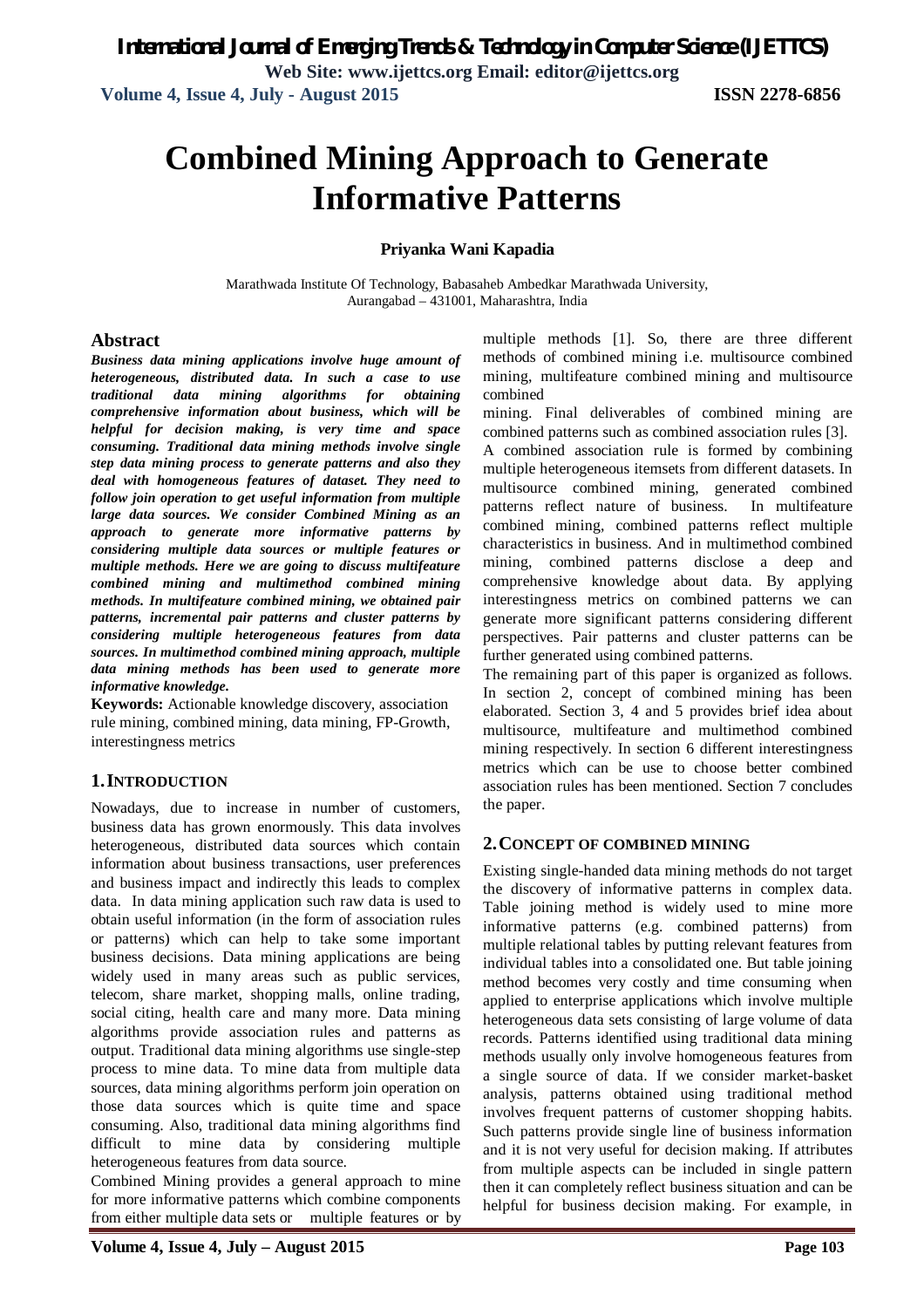#### **Volume 4, Issue 4, July - August 2015 ISSN 2278-6856**

market-basket analysis, the shopper personal information along with price of goods and items purchased will provide additional information for shop owner to take

arrange more affordable products etc.) The concept of combined mining has elaborated using following example [3]. Consider there are two datasets, transactional dataset and demographic dataset (Tables [1] and [2]). Here "churn" talks about customer's behavior of switching form one company to another. The few traditional association rules discovered are given in Table [3]. If we follow combined mining approach, few of generated combined association rules are mentioned in Table [4]. In combined mining approach, first we partition the whole population into two groups, male and female, based on demographic data in Table [2]. And then mining the two groups separately, some combined rules are shown in Table [4]. Further, these combined rules are organized in pairs which are shown in Table [5]. Among these combined rules or rule pairs more significant or interesting rules can be found out using different new interestingness metrics such as 'Irule' apart from traditional metrics Confidence and Lift. These interestingness metrics are discussed in section 6.

more significant actions (i.e. to set up a discount, to

Patterns which are identified using traditional mining method usually involve single homogeneous feature from single source of data e.g. considering policy or gender value to decide about churning (Table [3]). But combined patterns include heterogeneous features from multiple data sources e.g. policy value along with customer's gender will decide about churning (Table [4]). So combined patterns are more informative during business decision making process.

**Table 1**: Transactional Data

| Customer ID | Policy        | Churn |
|-------------|---------------|-------|
|             | a,b           | Y     |
|             | A             | Y     |
| 2           | a,c           | N     |
| 2           | b,c           | Y     |
| 2           | b.c.d         | N     |
| 3           | a,c,d         | Y     |
| 3           | a,b,e         | Y     |
|             | a,b           | N     |
|             | $\mathcal{C}$ | N     |
|             | b.d           | N     |

**Table 2**: Demographic Data

| $Customer$ ID | Gender |  |
|---------------|--------|--|
|               | F      |  |
| 2             | F      |  |
|               | M      |  |
|               | M      |  |



| Rules   |  |
|---------|--|
| Y<br>F  |  |
| F<br>N  |  |
| ╭<br>м  |  |
| γΝ<br>M |  |
| ₫       |  |
| N       |  |
|         |  |
| N       |  |
|         |  |

|  | <b>Table 4: Combined Rules</b> |  |
|--|--------------------------------|--|
|--|--------------------------------|--|

| Rules     |  |
|-----------|--|
| ΕΛ<br>∗a→ |  |
| F^b→Y     |  |
| F∧c→N     |  |
| М^а→Ү     |  |
| M^b→N     |  |

**Table 5**: Combined Association Rules

| Pairs          | Combined Rules             |
|----------------|----------------------------|
| P <sub>1</sub> | $M \wedge a \rightarrow Y$ |
|                | $M \wedge h \rightarrow N$ |
| P2             | $F \wedge h \rightarrow Y$ |
|                | $M \wedge h \rightarrow N$ |

Combined mining is a two-to-multistep data mining process, consisting of following steps:

- 1) Mining atomic patterns
- 2) Merging atomic pattern sets into combined pattern set for each data set by pattern merging method. Pattern merging method is designed or selected as per particular business problem.
- 3) If multiple data sets are involved, combined patterns indentified in specific data sets are further merged into the combined pattern.

General process of combined mining [1] is shown in figure [1]. This process gives an idea about discovery of combined patterns either in multiple data sets or sub sets through data partitioning. In following process, 1) based on domain knowledge, business understanding and goal definition, one of the data sets (say D1) or certain partial data are selected for initial mining using mining method say, R1. 2) The findings from above step are used to perform either data partition or data set management through the data coordinator and to design strategies for managing and conducting pattern mining on relevant data sets or subsets. The application of mining method Rk  $(k=2,...L)$ , which could be either in parallel or through combination, is done by the understanding of business objectives or requirement. And if necessary, another step of pattern mining is conducted on data set Dk with the supervision of the results from step k-1. 3) After finishing the mining of all data sets, patterns identified from individual data sets are merged by considering domain knowledge and further lead to final deliverables (P).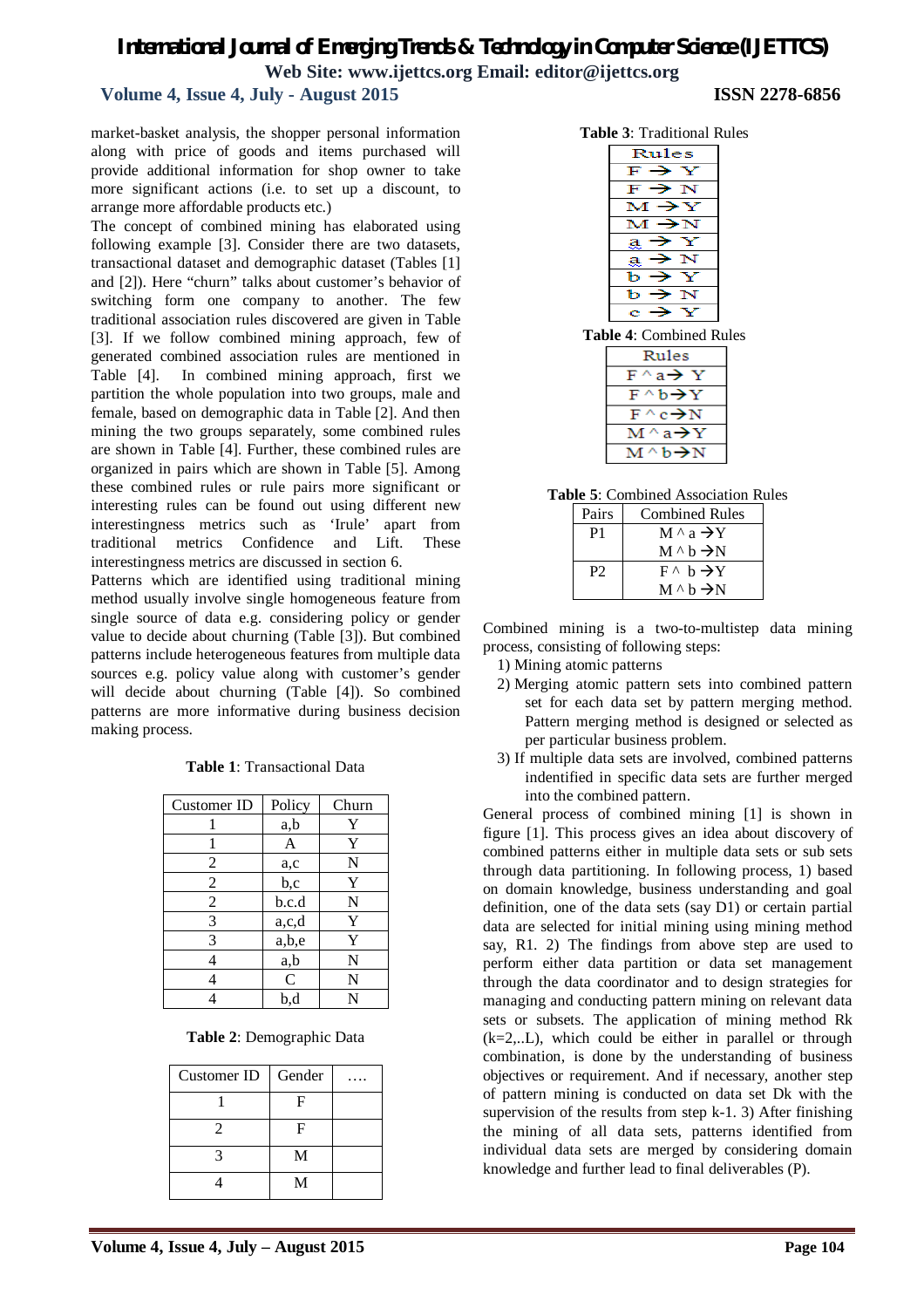**Volume 4, Issue 4, July - August 2015 ISSN 2278-6856**



**Figure 1:** Combined mining for actionable patterns

Real-world enterprise applications often involve multiple heterogeneous and distributed data sets that cannot or are too costly to be joined. Apart from traditional mining, if there is large volume of data then such application data can be partitioned into small and manageable sets or in terms of business categories such as billing, networking, accounting data, warehouse data etc. then such small multiple data sources can be mined implicitly or explicitly. And eventually atomic patterns which are generated by different smaller datasets can be combined to get Combined Patterns. This method is nothing but generalized combined mining method.

These combined patterns are further used to form pair patterns or cluster patterns (discussed in section 6). Pair patterns and cluster patterns represent more informative form of combined patterns.

#### **3.CONCEPT OF MULTISOURCE COMBINED MINING**

Multisource combined mining method talks about considering multiple heterogeneous data sources to generate combined patterns. Heterogeneous data sources means, data fetched from different systems, database types, same database type but different tables, subject tables, historical tables, aggregated data, etc. Transactional, demographic and time series data are examples of heterogeneous data sources. Heterogeneous data sources require a different data mining technique or algorithm to fetch or extract atomic patterns (i.e. necessary knowledge) [2]. Two different methods of combined mining i.e. multifeature and multimethod combined mining contribute to multisource combined mining. As, both multifeature and multimethod methods involve considering multiple data sources, which make them part of multisource combined mining method.



**Figure2:** Framework for Multisource Combine Mining Process

Framework for multisource combined mining [2] is given in figure [2]. Based on business knowledge or problem definition, one of the datasets is selected for initial mining exploration. Further those findings i.e. patterns are used to guide data partition. After finishing mining of all datasets finally all atomic patterns are merged to find out combined patterns. Any of the traditional data mining algorithms can be used in the place of Data Mining I and II in following figure [2]. Combined patterns are further analyzed using interestingness metrics and more useful or significant patterns can be selected.

Above discussed framework can be instantiated into a number of mutations. For example, for a large volume of data, combined mining can be performed as *data partition + unsupervised + supervised* mining by integrating data partition into combined mining. First the whole data set is partitioned into several subsets based on the data/business understanding and domain knowledge jointly by data miners and domain experts. E.g. data sets 1 and 2. Second, unsupervised learning is developed to mine one of the preference data sets for example, data set 1. Some of the mined results are then used to design new variables for processing the other data set. Supervised learning is further conducted on data set 2 to generate actionable patterns by checking both the technical and business performance. Finally, the individual patterns mined from both data sets are combined into pattern deliverables.

#### **4.CONCEPT OF MULTIFEATURE COMBINED MINING**

In multifeature combined pattern (MFCP) mining, combined patterns are formed by considering heterogeneous features of different data types, such as, binary, categorical, ordinal and numerical or of different data categories, such as customer demographics,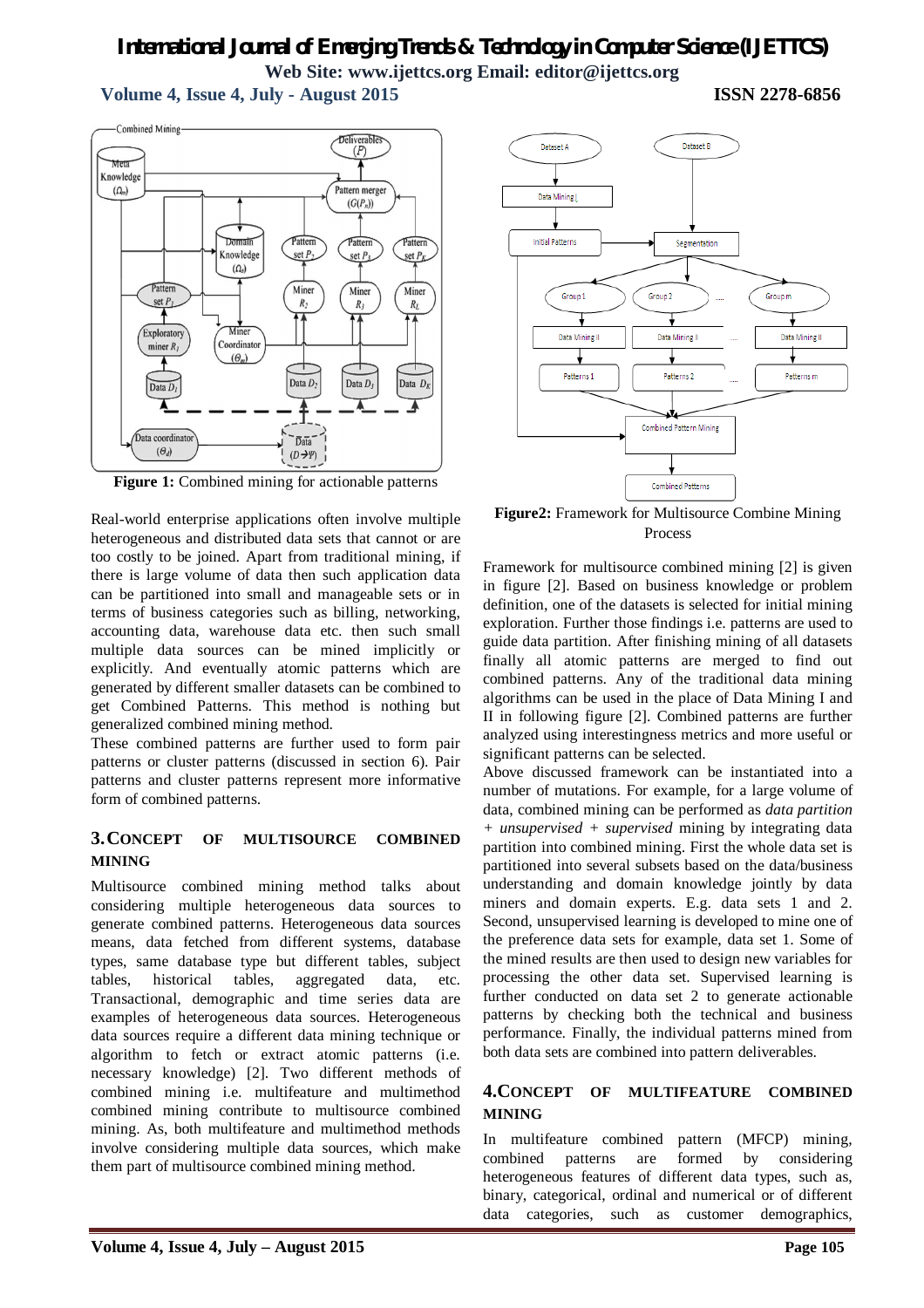#### **Volume 4, Issue 4, July - August 2015 ISSN 2278-6856**

transactions, and time series. As shown in section 2, Table 4, MFCP example is,  $F \land a \Rightarrow Y$ . This pattern combines one demographic component with items from transactional data set and business outcome i.e. whether the policy will be churned or not. In MFCP mining, multiple data sources are involved so, it is considered as a part of multisource combined mining.

In MFCP mining approach, initially one of data set is mined using selected feature. Atomic patterns generated are used to partition the entire population (i.e. collection of all related data sets). Then individual partition is mined using same or other mining method. Atomic patterns generated by these two mining are then merged (i.e. combined) to generate combined patterns. The outline of combined association rule mining (by considering multiple features) algorithm [4] is given as,

- 1.Discovering frequent itemsets I<sup>D</sup> and the corresponding support counts CD;
- 2.For each frequent itemsets I<sup>D</sup>
- 3. Finding frequent itemsets including target class IDC;
- 4. Recording the support count CDC for each IDC;
- 5. Calculating conditional support ConSup(DC);
- 6. If  $(ConSup(DC) > MinSup)$ , for each IDC
- 7. Finding candidate pattern of three kinds of itemsets IDCA;
- 8. Recording the support count CDCA for each IDCA;
- 9. Calculating conditional support: ConSup(DA);
- 10. Calculating Conf, Lift and ConLift;
- 11. If  $(Conf > min_C \& \text{Lift} \geq min_1 \& \text{conLift} \geq$  $min_{cl}$ )
- 12. Adding the mined frequent itemsets to the rule set

Here, MinSup stands for minimum support value defined as per business requirement, Conf stands for confidence and ConLift stands for contribution. These metrics are discussed in section 6.

MFCP can be further used to generate Pair Patterns and Cluster Patterns, which are often more informative. These different types of combined patterns are given as [5] and [6]:

- A.Pair patterns can be formed by combining two atomic patterns. They are of for  $\{A1 \rightarrow B1, A2 \rightarrow B2\}$ where A1 and A2 are same but B1 and B2 are different or vice versa. So, combined pair pattern will be  $A1 \rightarrow B1$  & B2. Measure I<sub>pair</sub> is used to measure the interestingness of pair pattern.
- B. Cluster patterns are formed by organizing many similar or related atomic or pair patterns together. They are of form  $\{A1 \rightarrow B1, A2 \rightarrow B2, AM \rightarrow BN\}$ where A1, A2 and AN are same but B1, B2 and BN are different or vice versa. So, combined cluster pattern will be  $A1 \rightarrow B1 \& B2 \& BN$ . Measure I<sub>cluster</sub> defines how interested is the cluster of patterns.
- C. Incremental cluster pattern also called as prefix combined patterns, in which any two neighboring atomic patterns form an incremental relation, namely pattern i+1 sharing some incremental part of features,

pattern elements, or impacts on top of pattern i. For example,  $\{ A1 \rightarrow X, A1, B1 \rightarrow Y, A1, B1, C1 \rightarrow Z \}.$ In incremental pair pattern the second pattern is an extension of the first by appending items B1 to A1and this leads to the outcomes of the patterns. The relationship between A1 and B1 can be ordered or unordered.

#### **5.CONCEPT OF MULTIMETHOD COMBINED MINING**

Multimethod combined mining is another form of multisource combined mining which helps to discover more informative knowledge in complex data. Multimethod combined mining focus on combining multiple data mining algorithms as per requirement to generate combined patterns (i.e. more informative knowledge). In fact, multimethod combined mining has been recognized as an essential and effective strategy in dealing with complex applications. The general process [1] of multimethod combined mining in dealing with realworld complex enterprise applications is given as follows:

- 1.Based on domain knowledge, business understanding and problem definition, user determines which methods should be used for implementation of multimethod combined mining.
- 2.Second, the patterns discovered by each method are combined with patterns by the other methods using user defined merging method. In reality, patterns are merged either serially or parallel.
- 3.Finally, the combined patterns are further used to form more workable patterns as pair patterns, cluster patterns etc.

There are three general frameworks of multimethod combined mining. They are parallel multimethod combined mining, serial multimethod combined mining, and closed-loop multimethod combined mining.

#### **5.1 PARALLEL MULTIMETHOD COMBINED MINING**

One approach to involve multiple mining methods for combined mining is parallel multimethod combined mining. In parallel multimethod combined mining multiple methods are implemented on multiple data sources or partitioned data sets. The resulting patterns are the combination of outputs of individual methods applied to each data sources. Consider there are K data sets Dk  $(k=1,...K)$ , L data mining methods Rl  $(l=1,...L)$  are used to mine them, the parallel multimethod combined mining process is given as [1]:

1)Parallel data mining is performed on each data set using different data mining methods to find respective atomic patterns. i.e. mining of all data sets are performed in parallel using different data mining methods.

$$
\begin{cases} D1\overset{R1}{\rightarrow} P1 \\ D2\overset{R2}{\rightarrow} P2 \\ \dots \\ Dk\overset{RL}{\rightarrow} Pn \end{cases}
$$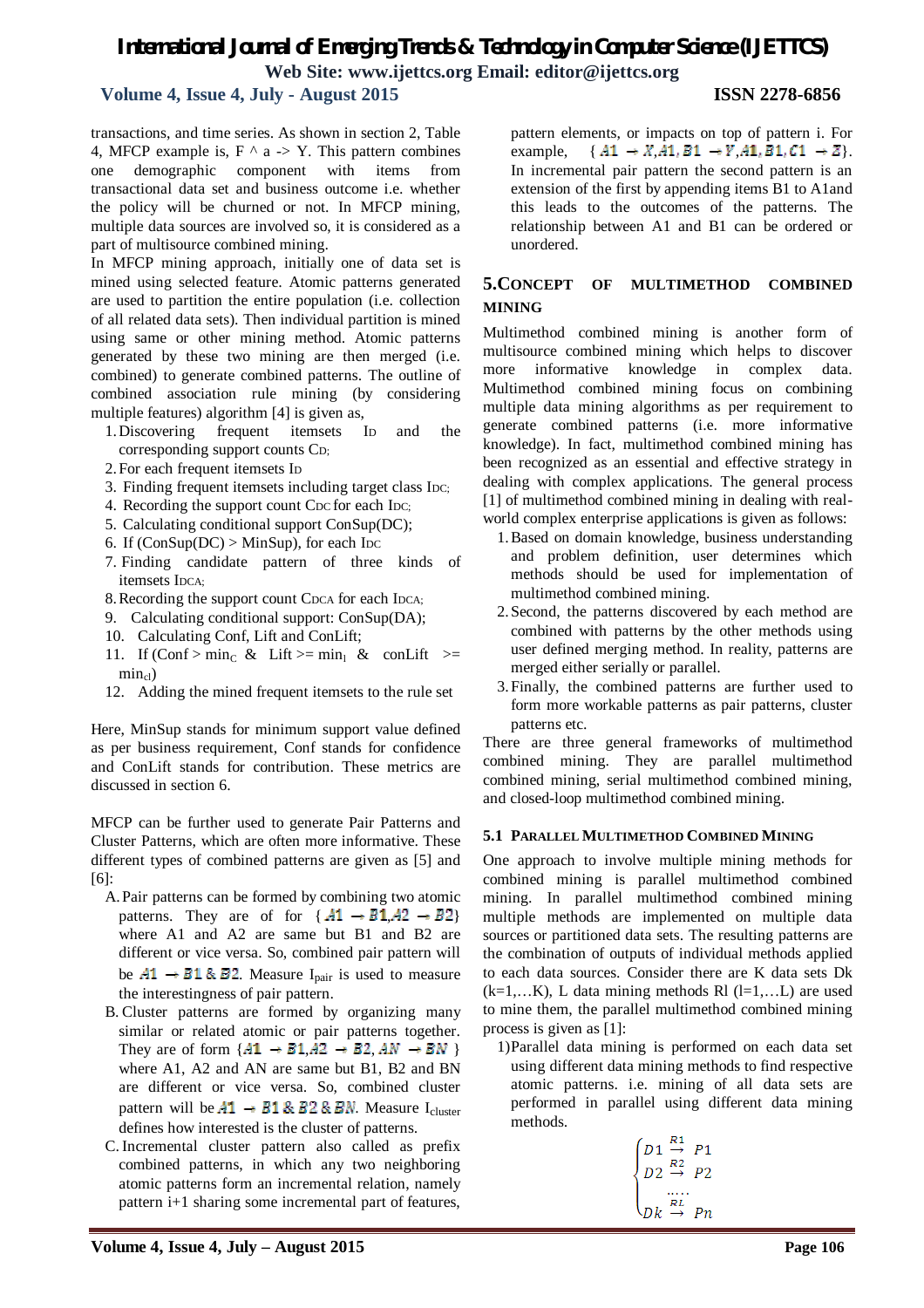#### **Volume 4, Issue 4, July - August 2015 ISSN 2278-6856**

2)The atomic patterns identified by individual methods are merged into combined patterns by merging method say G.

$$
P := G(P1, P2, ..., Pn)
$$

An example of parallel multimethod combined mining is to mine demographic patterns on customer demographic data using association rule mining and at the same time, decision-tree-based classification is applied on customer's transactional data to generate policy patterns. The identified results from both methods are then merged to form combined patterns.

#### **5.2 SERIAL MULTIMETHOD COMBINED MINING**

Second type of multimethod combined mining is serial multimethod combined mining. In serial multimethod combined mining, the data mining methods are used one by one according to specific arrangements. That is, one of the methods is selected and it is applied to data source based on the output of previous method applied on same data source. Such serial combination of data mining methods is often very useful for mining complex data sets.

Consider we have L methods Rl  $(l=1...L)$ , and data source D, the serial multimethod combined mining process is given as follows [1]:

1. Based on the understanding of domain knowledge, business problem, select a suitable method (say R1) on data set D, which gives resulting pattern set P1.

$$
D \stackrel{R1}{\rightarrow} P1
$$

2. Supervised by the resulting patterns P1 and deeper understanding of business during mining pattern P1, leads to selection of next mining method say, R2 to get pattern set P2. Pattern set P1 contributes towards discovery of P2.

$$
D \xrightarrow{R2,P1} P2
$$

3. Similarly, select the next method to mine the data with the supervision of corresponding patterns from the previous stages; repeat this process until the data mining objective is met and we eventually get pattern set P.

$$
D \xrightarrow{RL, Pn-1} P
$$

An example of serial multimethod combined mining is combination of sequential pattern mining and classification, classification and clustering and regression and association rule mining.

#### **5.3 CLOSED-LOOP MULTIMETHOD COMBINED MINING**

In above two methods, impact of one method on the other is not is not considered. If feedback from previous method is provided to following method then it may help to refine and enhance the performance and the efficiency of data mining process. Considering this approach, the concept of closed-loop multimethod combined mining has been proposed. The general process of closed-loop multimethod combined mining is given as follows:

- 1)Loop 1: By following the same process as serial multimethod combined mining, pattern set P is generated. For closed-loop multimethod combined mining, say, pattern set  $P<sup>1</sup>$  is generated at the end of first step using serial multimethod combined mining. During this extraction of patterns, there are some samples that cannot be properly identified. This is because of the constraints and conditions applied on the respective data mining methods.
- 2) Loop 2: The patterns (i.e. pattern set  $P<sup>1</sup>$ ) identified by data mining methods  $Rl$  (l=1,...L) are further checked to see whether the identified patterns are valid to all samples in the data set D. Those samples on which patterns are not valid are put together into data set say,  $D^1$ . They are called exceptional itemsets. These exceptional itemsets are further fed back to another loop of mining by reusing mining methods from Rl to RL as needed, with the refinement of parameters etc. The we get another resulting set say,  $\mathbf{P}^2$  .
- 3)Repeat the loop 2 as needed. Suppose we need Z loops, in order to get final exceptional itemsets  $D^z$ . So, in entire process we obtain Z pattern sets namely,  $\{P^1, P^2, \ldots, P^z\}.$
- 4)Merge the identified Z pattern sets to generate final combined patterns

$$
P := Gc(P^1, P^2, \dots P^z)
$$

Where Gc represents the merging methods for closed-loop multimethod combined mining.

Figure 3 [1] represents the process of closed-loop multimethod combined mining. In closed-loop method, whether a pattern is interesting or not does not only depend

on a particular method that extracts that pattern but also depend on other methods used in the system. Hence the performance and efficiency of the system could be much improved by using the same interestingness measures.



**Figure3:** Closed-loop multimethod combined mining process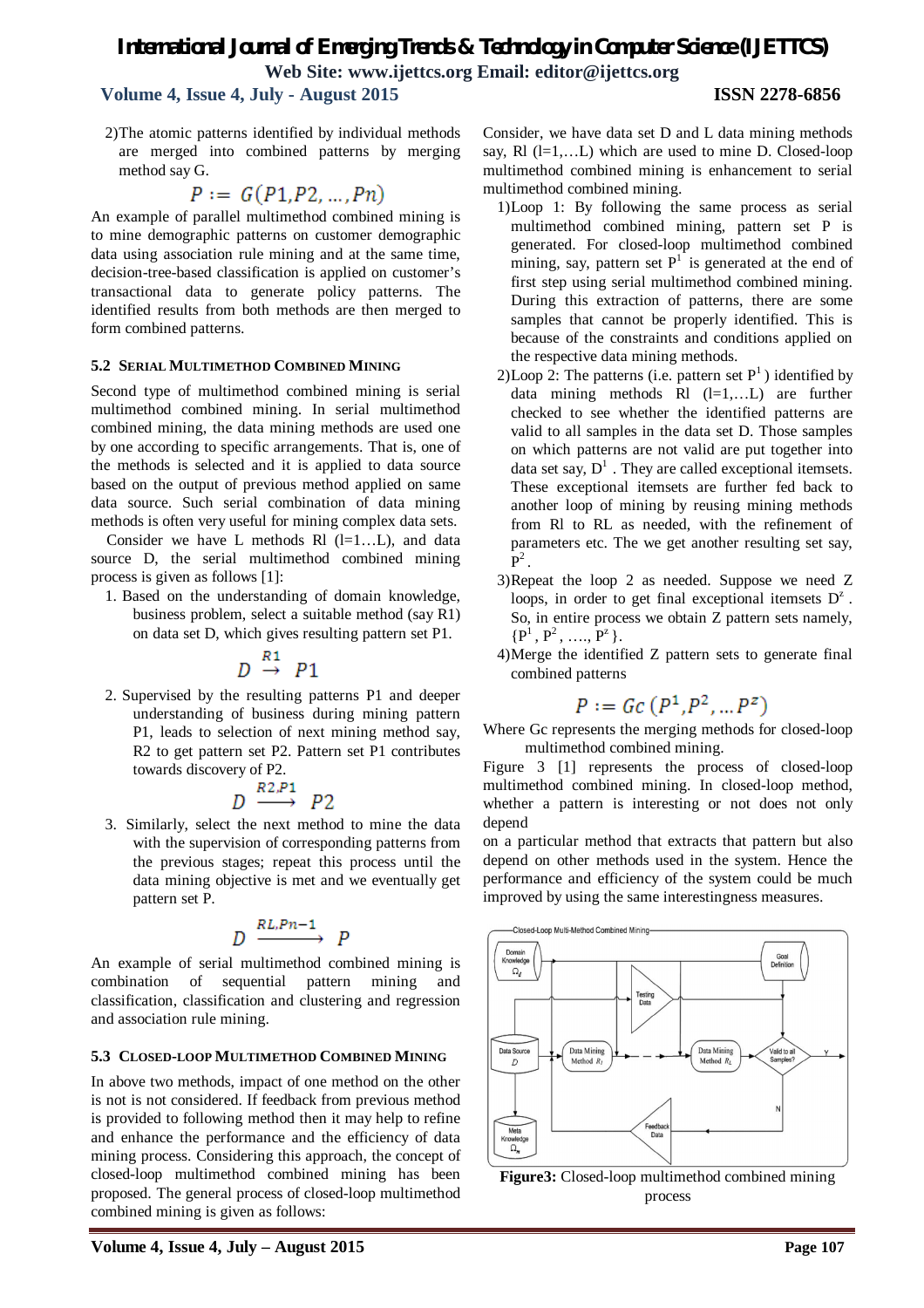# *International Journal of Emerging Trends & Technology in Computer Science (IJETTCS)*

**Web Site: www.ijettcs.org Email: editor@ijettcs.org** 

 **Volume 4, Issue 4, July - August 2015 ISSN 2278-6856**

#### **6.INTERESTINGNESS METRICS**

Output of each and every data mining method is pattern set. The technical significance of a pattern is called as 'interestingness'. Usefulness and significance of patterns are decided using some metrics. Those metrics are called as interestingness metrics. There are few traditional metrics called as Confidence, Support and Lift. These metrics are given as follows:

Consider pattern  $X \rightarrow T$ . Support =  $prob(X \cap T)$ 

Confidence =  $prob(X \cap T)/prob(X)$ 

$$
Lift = prob(X \cap T) / (prob(X) * prob(T))
$$

These traditional metrics are explained in detail in [7]. In case of combined pattern, it's a combination of two atomic patterns so, the contribution of each atomic pattern towards the combined pattern becomes essential to be considered. Based on tradition support, confidence and lift, two new metrics contribution and Irule are defined are defined as follows for measuring the interestingness of a single combined pattern. Consider combined pattern as,

$$
P: Xp \cap Xe \to T
$$

The contribution of atomic pattern Xe to impact T in rule P is given as,

$$
Cont_e (Xp \cap Xe \to T) = \frac{Lift (Xp \cap Xe \to T)}{Lift (Xp \to T)}
$$

$$
= \frac{Conf (Xp \cap Xe \to T)}{Conf (Xp \to T)}
$$

 $Cont_e(P)$  shows the lift of Xe over Xp i.e. how much Xe contributes to the rule as compare to Xp. Similarly contribution of Xp to the rule is given as,

$$
Cont_p (Xp \cap Xe \to T) = \frac{Lift (Xp \cap Xe \to T)}{Lift (Xe \to T)}
$$

$$
= \frac{Conf (Xp \cap Xe \to T)}{Conf (Xe \to T)}
$$

The value of contribution falls in  $[0, +\infty)$ . A contribution greater than one means that the additional items in the rule contribute to the occurrence of the outcome and contribution less than one suggests reverse effect. Based on definition of contribution more interestingness metric i.e. Irule is defined as follows:

$$
Irule (Xp \cap Xe \to T) = \frac{Cont_e(Xp \cap Xe \to T)}{Lift (Xe \to T)}
$$

*Irule* indicates whether the contribution of Xe or Xp to the occurrence of impact T increases with Xe or Xp. The value of *Irule* falls in [0, +∞). Therefore, if *Irule* < 1 says that  $\bar{X}p \cap \bar{X}q \to \text{is less interesting than } \bar{X}p \to \text{and}$ 

 $X_{\theta} \rightarrow$  When *Irule* > 1, the higher *Irule* is, the more interesting the combined rule is.

Consider pair pattern P which has the following form

$$
P: \Big\{ \begin{aligned} X1 &\rightarrow T1 \\ X2 &\rightarrow T2 \end{aligned}
$$

Where  $X1 \cap X2 = Xp$  where Xp being prefix of pair P, T1 and T2 are contrary to each other, or T1 and T2 are the same, but there is a big difference in the interestingness values of two constituent patterns.

An example of pair pattern in section 2 is

$$
\begin{array}{c}\nM \wedge a \rightarrow Y \\
M \wedge b \rightarrow N\n\end{array}
$$

It shows that a group of male customers leads to different outcomes. If male customers opt for policy 'a' then it leads to churning and if they go for policy 'b' then it does not lead to churning. With these findings, business can encourage male customer to go for policy 'b'.

The interestingness of pair pattern P is given as,

*lpair (P)* = 
$$
\begin{cases} |\text{Conf}(P1) - \text{Conf}(P2)|, & \text{if } T1 = T2 \\ \sqrt{\text{Conf}(P1) \text{Conf}(P2)}, & \text{if } T1 \text{ and } T2 \text{ are contrary} \\ 0, & \text{otherwise} \end{cases}
$$

where P1 and P2 are the two constituent patterns in the pair.

*Ipair* measures the contribution of two constituent pattern to the occurrence of impact. The value of *Ipair* will fall in the range [0,1]. The larger the value the more interesting a pair is. This kind of knowledge can help to design business campaigns and to improve business process.

Atomic or combined patterns can be further organized into clusters by placing similar or related patterns together. Cluster pattern is defined in section 4. Considering *Ipair* of a combined pair pattern, for a cluster rule P with k constituent patterns P1, P2, … Pk, its interestingness is given as

$$
Icluster(P) = \frac{max}{Pi, Pj \in i \neq j} Ipair(Pi, Pj)
$$

The definition of Icluster indicates that interesting clusters are those rules which include interesting rule pairs and other rules in the cluster provide additional information. The value of Icluster also falls in [0,1].

#### **7.CONCLUSION**

Large and day-to-day enterprise applications always involve enormous, distributed and heterogeneous featured data. Such data includes demographic, user preferences, customer behavior, business appearance, service usage and business impact data. So there is a huge need to mine useful and efficient patterns which can represent comprehensive business scenarios and can help for business decision making. For this purpose existing data mining methods such as postanalysis & table joining based, represent inefficiency in terms of time and space.

This paper puts forward a comprehensive and general approach named combined mining for discovering more informative and efficient knowledge in complex data. Combined mining approach is implemented using three different ways as multisource, multifeature and